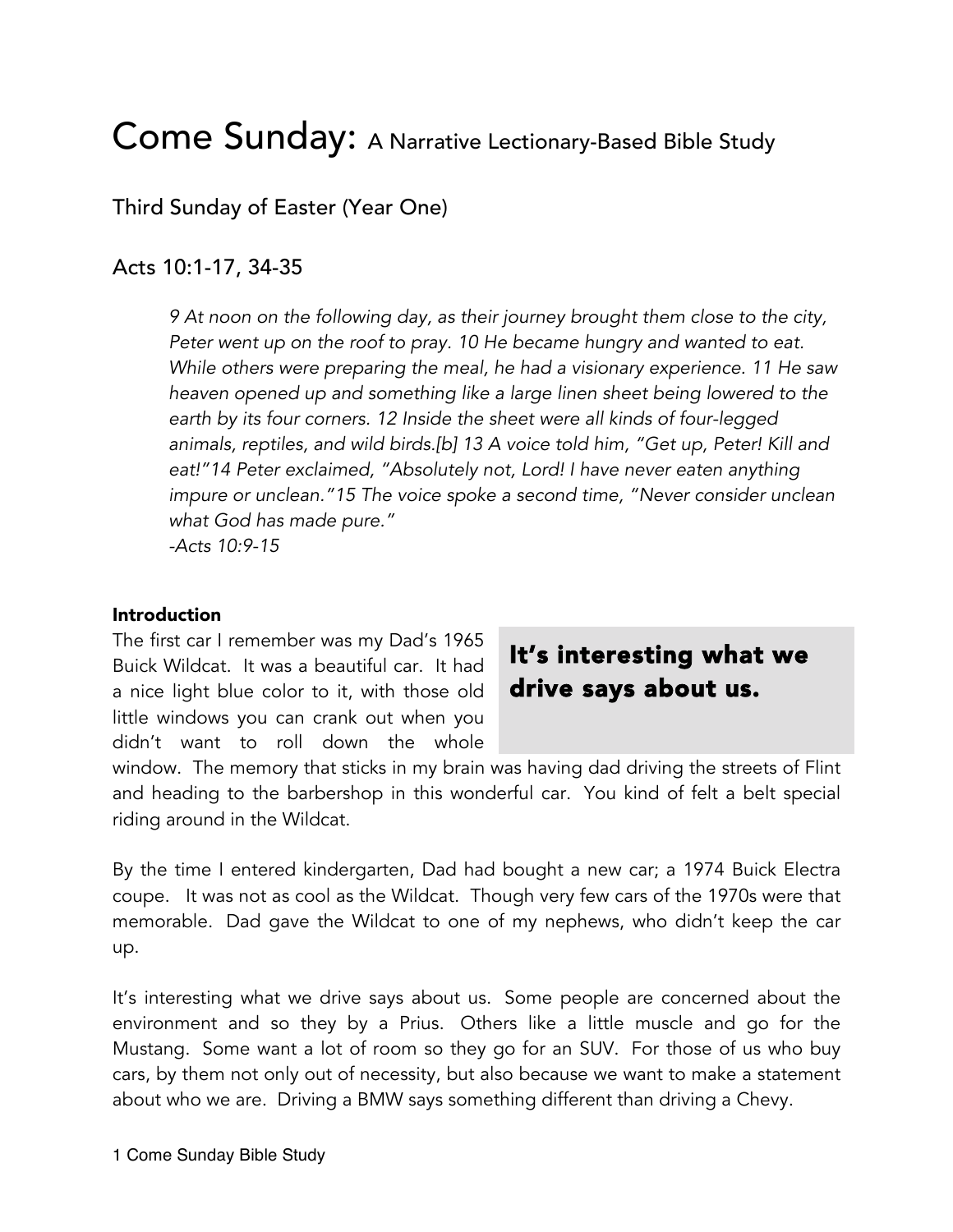Most of know the Palm Sunday text by heart. It's something that we hear over and over. It seems a times that there isn't anything about this event that we don't know. Jesus gets on a donkey or mule or something and rides through Jerusalem with people saying as he passes by, "Hosanna!" We will get the kids to grab a few palm fronds and parade up and down the isle of the sanctuary shout Hosanna, and we talk about how this was the highpoint of Jesus last week before Good Friday. After this, it all goes down from here. Palm Sunday seems like a weigh station to the more heady and meaningful for days of Maundy Thursday, Good Friday and Easter.

But thing is, Palm Sunday is meaningful to us. This odd parade tells us something about Jesus, and something about us as well.

#### The Setting

One of the Greek words to remember from this text is *eseisthe.* It's from this word that we get the word seismology or seismic. In this passage it's used in verse 10, when it describes Jesus' entry into Jerusalem. Basically, Jesus coming to town was shaking things up. *Eseisthe* is used in two other places in Matthew: "when the earth shook at Jesus' death (27:51) and when a great earthquake preceded Jesus' resurrection (28:2)."1 Palm Sunday was the first in a series of tremors to hit Jerusalem that week.

It's also important to understand the political background of Jerusalem during this time. Jesus wasn't the only one shaking things up. This is what Lutheran pastor Ed Marquardt has to say about the town:

*The revolution had started years before. We will briefly examine four dates in this rising political nationalism. It was 63 B.C., and Pompeii was the Roman general who conquered Israel, and now the Israelites found themselves again in slavery after three hundred years of freedom. The Israelites were trying to get rid of the Romans. The Jews hated the Romans for many reasons. The Romans made the Jews eat pork, which a Jew would never do. The Romans were forcing them to worship Caesar, which a Jew would never do…The Jews hated the Romans and there was a revolution going on.* 

*Sometime about the year 6-4 B.C., the great builder, King Herod, who had rebuilt their Jewish Temple in Jerusalem, 150 feet long and 150 feet high, a magnificent temple, turned from being Herod the Builder to Herod the Killer*  and he ordered all boys two and under to be killed. The killer king didn't want *any baby messiah being born who would grow up to be a political king.*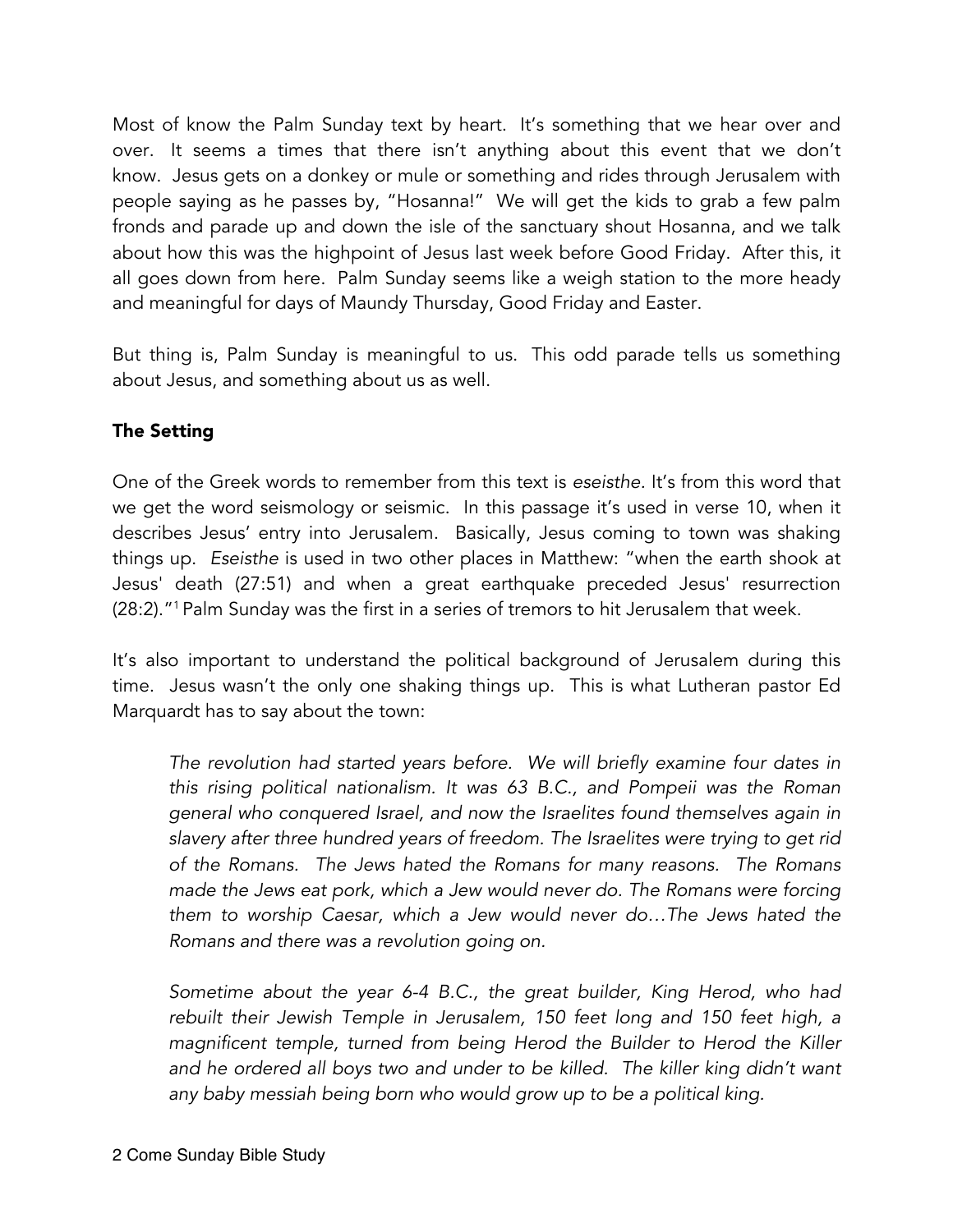*About twelve years later, Zaduk the Pharisee led a revolution in and around Jerusalem and two thousand of his followers were killed. The Romans strung them up; they hung them up on crosses….Would that send a message the Jewish population what the Romans do with political revolutionaries?* 

*And then, on this Passover day, when Jesus came riding into town, there had already been thirty-two political riots … in five years. Yes, as a young man, Jesus with his fellow countrymen had experienced thirty-two riots, six major riots per year for five years. Can you imagine thirty-two riots in Seattle, in Washington D.C., in a mere five years? And according to the Bible story for today, they were on the edge of another riot. That is, the town was ready to blow.* 

*In other words, it was political pandemonium. It was chaos. The town was ready to blow up with any spark.2*

Jesus coming to town was not simply an entry into town, it was a seismic event that would shake up the town in a way that it hadn't been shaken before.

#### The Return of the King

*When they approached Jerusalem and came to Bethphage on the Mount of Olives, Jesus gave two disciples a task. <sup>2</sup> He said to them, "Go into the village over there. As soon as you enter, you will find a donkey tied up and a colt with it. Untie them and bring them to me. <sup>3</sup> If anybody says anything to you, say that the Lord needs it." -Matthew 21:1-3*

Jesus and the Disciples are on the outskirts of Jerusalem in a town called Bethpage. Jesus sends two of his disciples to go in town to find a donkey and a colt tied up. The text says that the acquisition of the donkey and colt was to fulfill prophecy found in Zechariah 9: "*Look, your king is coming to you, humble and riding on a donkey, and on a colt the donkey's offspring.*" That said, the writer of Matthew left out a line from the prophecy: "triumphant and victorious is he." Jesus was riding on a colt with a donkey, two "beasts of burden." Riding on a donkey was sign of peace in contrast to riding on a horse, which was an instrument of war. Jesus was conveying two messages: that he was the Messiah, the King and that this king came as a servant in peace.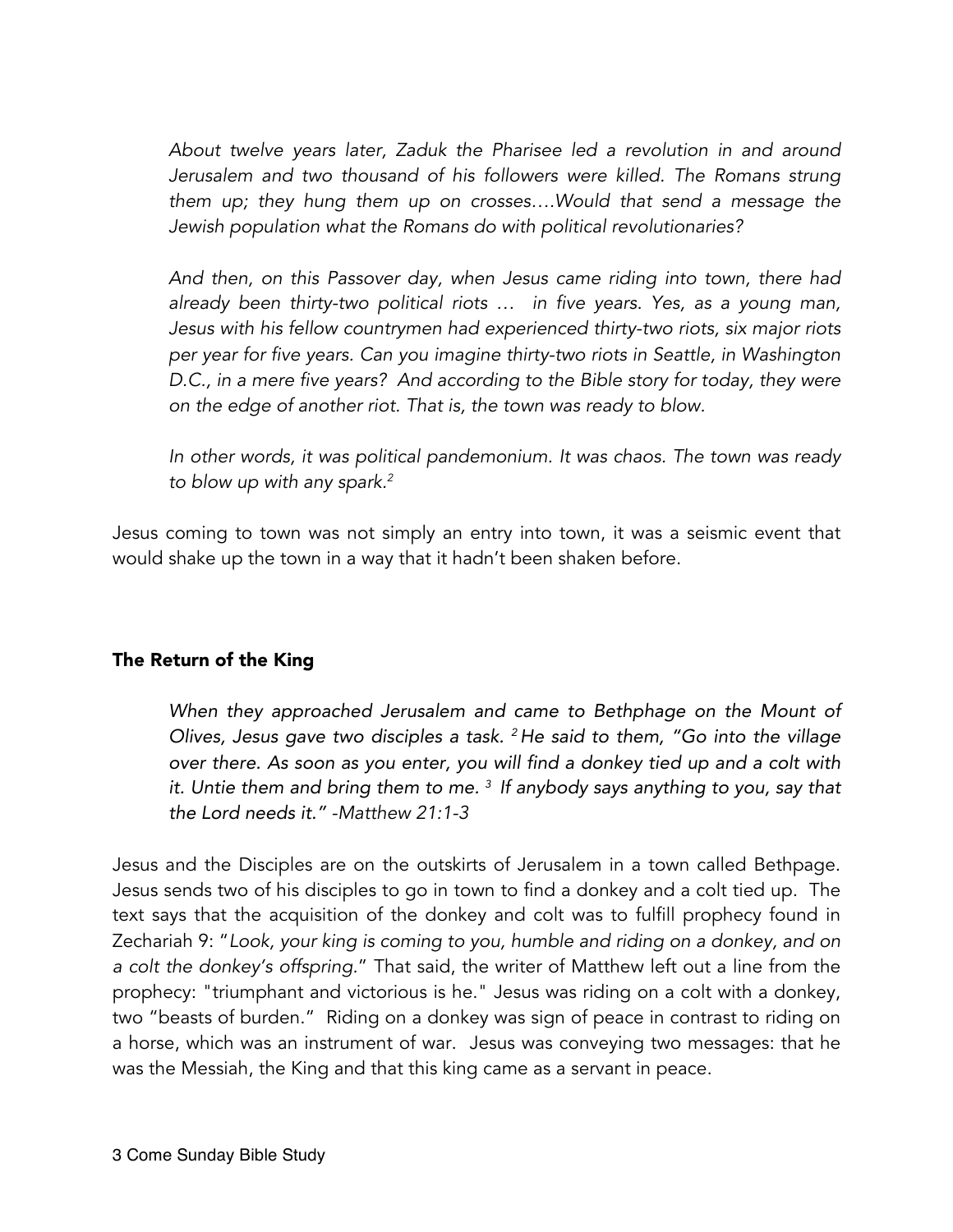This public identification as king would set the stage for his confrontation with the Roman Governor, Pilate who worried that he was setting himself up as king, which was considered a treasonous act. As Jesus died on the cross the Roman guards would mock him and make fun of even thinking he could be a king challenging Rome.

#### Save Us!

*<sup>8</sup> Now a large crowd spread their clothes on the road. Others cut palm branches off the trees and spread them on the road. 9 The crowds in front of him and behind him shouted, "Hosanna to the Son of David! Blessings on the one who comes in the name of the Lord![b] Hosanna in the highest!" 10And when Jesus entered Jerusalem, the whole city was stirred up. "Who is this?" they asked. <sup>11</sup> The crowds answered, "It's the prophet Jesus from Nazareth in Galilee." Matthew 21:8-11*

Jesus enters Jerusalem and two crowds merge, the ones who greet him as he enters town and the other that had been following him into town. The crowd places branches in a sign of respect. They shout hosanna to the coming King. We don't hear this word much and when we do, it tends to be on Palm Sunday. Hosanna in Hebrew means "Save us, Lord." During Jesus time this words was considered a word of praise, but for the first readers of Matthew, it could also be subtly asking Jesus to save them. They had hoped to be saved from Roman rule, but Jesus would offer a much wider salvation. They saw Jesus as the Savior, but maybe not in the same way Jesus understood it.

#### Follow the Leader

I had the opportunity study abroad during seminary in Hong Kong and mainland China. There are a ton of stories to share, but I want to share this story about a parade. We were visiting these small villages in remote southwestern China. One day as we walked towards on such village we saw that the townspeople had lined the streets to greet us. What had started as a little walk to meet the villagers turned into a parade. We had become instant celebrities.

But maybe what was even more memorable was the fact that the people in this village, actually in every village, made us food and wanted us to eat with them. Believe me when I say that I ate so much rice, that it took a while before I wanted to eat it again. It meant a lot to them that guests were arriving and they did what they could to welcome us and make us feel at home. They didn't have much, but they gave what little they